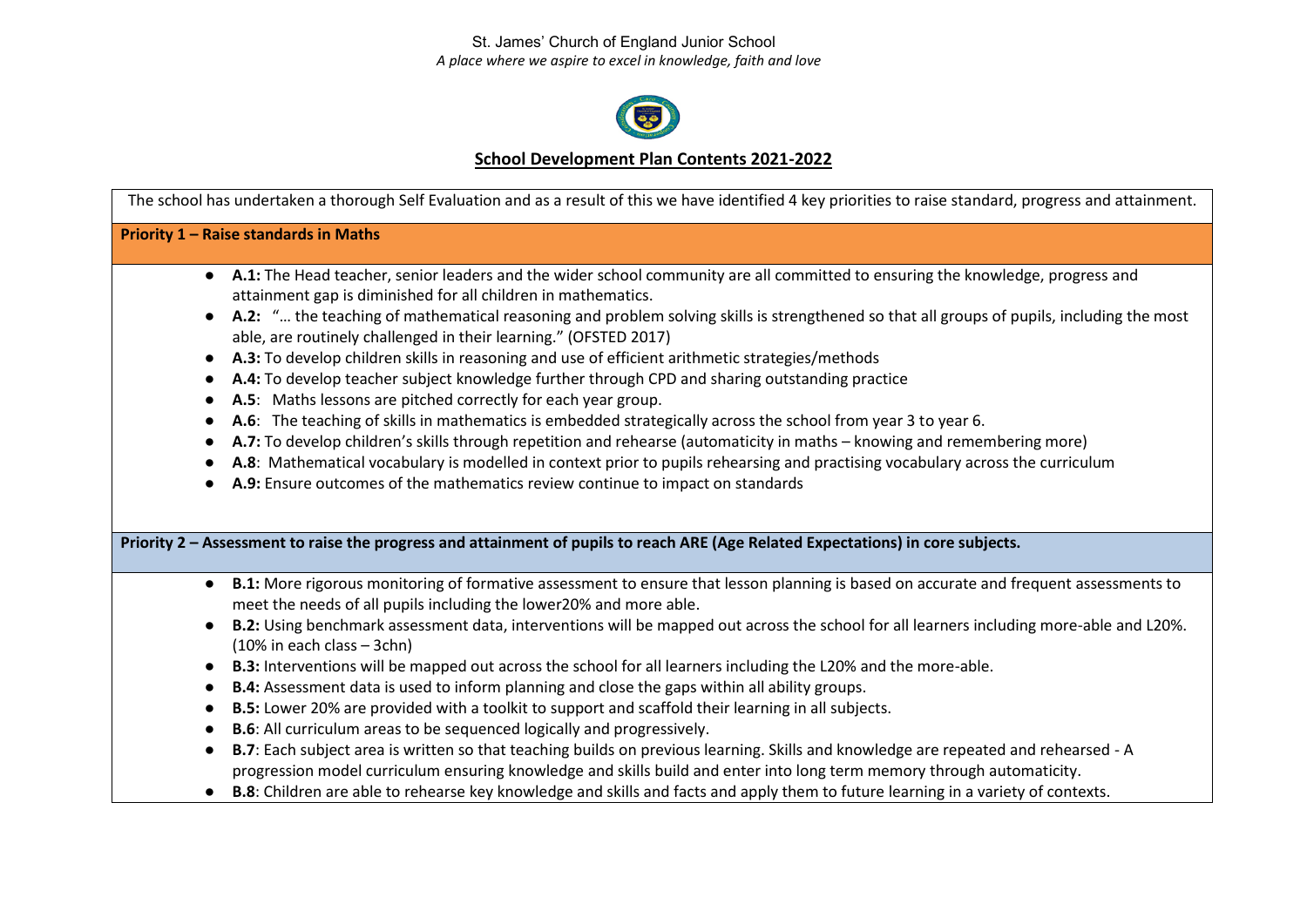- **B.9**: Lessons and planning are monitored carefully; pupils know more and remember more through rehearsal.
- **B.10**: CPD builds and secures teachers' subject leaders knowledge to sustain Quality First Teaching to ensure high standards in progression in learning for all pupils and gaps in learning are diminished.
- **B.11**: All subjects are monitored rigorously and robustly by undertaking work and planning scrutiny, lesson visits and most importantly discussions with children.

**Priority 3- Ensure the safety and well-being of pupils and staff**

- **C.1**: To ensure that the safeguarding team responds to the needs of all children including vulnerable and SEND.
- **C.2**: Ensure that Safeguarding Practices are effective and appropriate.
- **C.3:** Develop an effective RHSE policy.
- **C.4:** Maintain further learning opportunities and experiences beyond the classroom through enhanced extra-curricular provision, particularly for harder to reach pupils.
- **C.5:** SMSC, British Values and PSHE, including Relationships Education and Mental Health are embedded across the curriculum and all children are enabled to become confident, resilient and independent learners.
- **C.6:** To monitor and improve/review staff wellbeing throughout the year including workload.
- **C.7:** To continue to involve parents' voice in their children's provision in school.

**Priority 4 - To further develop the personalised curriculum and attainment for SEND pupils across the curriculum** 

- **D.1**: The Head teacher, subject leaders and class teacher understand the importance of planning for all abilities.
- **D.2**: Staff are trained well, through carefully planned Inset, so that they can deliver high quality inclusive teaching and learning
- **D.3**: Clear intervention strategies are put in place across the school for those children who fall behind in their learning
- **D.4**: To provide timely interventions/support for AEN, EAL, SEND and those working below expected standards
- **D5:** To effectively manage the transitions from KS1 and to KS3.
- **D6:** To develop and embed a consistent adapted curriculum and systems for high-needs SEND pupils
- **D7:** To develop and systemise the tracking of progress for pupils following the adapted curriculum so that all children make progress from their starting point
- **D.8:** To develop the support given to new mid-phase admissions (particularly those with little English or no previous schooling) so that they can settle into learning and wider school life quickly.
- **D.9:** To continue to develop the ability of staff to cater for the learning needs of L20% and SEND (through the use of a toolkit), especially those pupils who require an alternate curriculum to enable them gain access.

**Priority 5 - To develop an effective leadership team** 

● **E.1:** To ensure there are strategic systems and processes in place to develop consistency in approach and practices for leaders at all levels